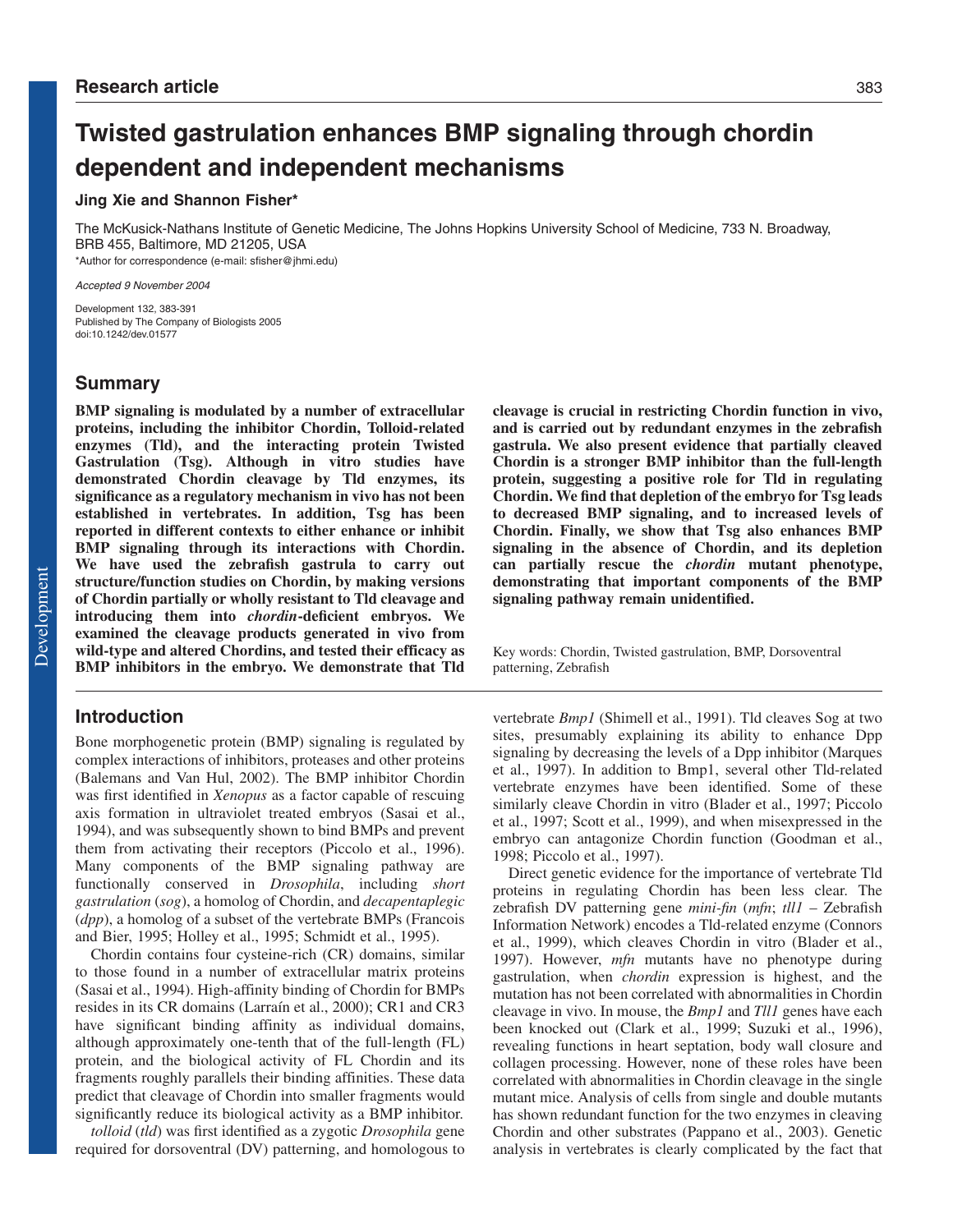multiple enzymes cleave Chordin, and redundancy masks the importance of this regulatory mechanism.

The *Drosophila twisted gastrulation* (*tsg*) gene is required for peak Dpp signaling in the dorsal embryo, and also cooperates with Sog to inhibit Dpp signaling (Mason et al., 1994; Mason et al., 1997). Vertebrate Tsg genes have been reported both to enhance (Oelgeschlager et al., 2000; Zakin and De Robertis, 2004) and inhibit (Blitz et al., 2003; Chang et al., 2001; Ross et al., 2001; Scott et al., 2001) BMP signaling. To reconcile these findings, a model has been proposed in which Tsg acts in two steps, first enhancing the binding of Chordin to BMP, then after cleavage helping to displace the Chordin fragments (Larraín et al., 2001). According to this model, the amount of Tld activity determines the balance between these two counteracting functions. In vitro, Tsg increases cleavage of mouse Chordin at the two identified Tld cleavage sites and at an additional, intermediate site not used in the absence of Tsg (Scott et al., 2001). A similar cleavage of Sog occurs in the *Drosophila* embryo, generating a more potent Dpp inhibitor termed 'Supersog' (Yu et al., 2000). If such a cleavage occurs in vivo for the vertebrate protein, it would ascribe a positive role to both Tld and Tsg in Chordin regulation.

We assessed the role of Tld in regulation of Chordin in the zebrafish gastrula and examined the effect of Tsg on Chordin cleavage and function. Through alterations of conserved residues near the cleavage sites, we created Chordin mutants that retain BMP-inhibitory activity but are resistant to Tld cleavage at one or both sites. RNAs encoding wild-type and cleavage mutant (CM) Chordins were used to rescue zebrafish *chordin/dino* (*din*; *chd* – Zebrafish Information Network) mutant embryos. Prevention of cleavage at either site enhances the ability of Chordin to rescue *din* mutants, confirming the importance of cleavage as a regulatory mechanism. We also provide evidence that the product of the downstream cleavage event is a stronger BMP inhibitor than the FL protein, suggesting a positive role for cleavage in Chordin regulation. We show that Chordin cleavage is extremely rapid in vivo, and that redundant enzymes cleave Chordin in *mfn* mutants. However, we find no evidence of alternative cleavage sites being used in either the wild-type or CM proteins. Furthermore, we show that endogenous Tsg decreases steady state Chordin in the embryo, reducing its effectiveness as a BMP inhibitor. We reassessed the *tsg1* (*tsga* – Zebrafish Information Network) morphant phenotype, both in wild-type and *din* mutant backgrounds; we find that the predominant effect of Tsg in the zebrafish gastrula is to enhance BMP signaling, and that it can also do so independently of Chordin.

## **Materials and methods**

#### **Fish stock maintenance**

Fish were cared for using standard methods (Westerfield, 1995). The *dintt250* and *mfntm124a* alleles were maintained through intercrossing of heterozygous or homozygous mutant fish. For all injection experiments, clutches of mutant embryos were obtained by intercrossing *din–/–* or *din–/–; mfn–/–* fish.

## **Site-directed mutagenesis**

The QuikChange site-directed mutagenesis kit (Stratagene) was used to introduce mutations into the zebrafish *chordin* coding sequence, starting with a previously described injection construct in the pCS2+ vector (Miller-Bertoglio et al., 1997). The sequence surrounding the

upstream cleavage site was altered to TTCT**T**CAAC**A**ACAGA, and surrounding the downstream cleavage site to ATG**T**TGCAGGCG**A**A-CGGG (altered bases are in bold). All constructs were verified by sequencing.

#### **Construction of epitope-tagged chordins**

The six-copy Myc tag was excised from the pCS2+MT vector with *Cla*I and *Xba*I and inserted following the wild-type and CM-*chordin* coding sequences. To verify that the tagged RNAs gave rise to fulllength, stable proteins, they were subjected to in vitro translation and the resulting proteins detected by western blotting for Myc (data not shown). In initial experiments, similar amounts of tagged and untagged RNAs rescued *din* mutants, showing that the Myc sequences did not adversely affect protein activity or stability (data not shown). Therefore, subsequent rescue experiments were performed with the C-terminal tagged constructs.

To construct N-terminal tagged *chordin* vectors, a linker encoding the first 29 amino acids of Chordin was synthesized and inserted into the *Bam*HI site of pCS2+MT. Then the remainder of the wild-type and CM-*chordin* coding sequences were amplified by PCR and inserted into the *Eco*RI and *Xba*I sites downstream of the Myc tags. Although placement of the Myc tag at the N-terminus does somewhat destabilize the protein, these RNAs also rescue *din* mutants at levels comparable with the untagged RNAs, showing that the proteins are functional.

To construct the vector encoding the N+I fragment containing the mutation of the upstream cleavage site  $(N+I_A)$ , the sequence encoding amino acids 1 to 849 of CMA was amplified and inserted into the pCS2+MT vector between *Bam*HI and *Cla*I.

As a control for quantification of Myc-tagged Chordins, a construct was made encoding a GFP-Myc fusion protein with the signal peptide of Chordin added at its N terminus. This RNA was co-injected with tagged *chordin* RNAs, and the amount of its product used as an internal standard for quantification.

#### **RNA and morpholino injections and phenotypic scoring of injected embryos**

The sequence of *tsg1*-MO1 has been previously described (Ross et al., 2001). The non-overlapping MO5 (CGCCGAACTCTGAGCT-GAGCAGAAC), the four-base mismatch to MO1 (CTCATGTTGAT-GATGAACACCGCAT) and the five-base mismatch to MO5 (CCCC-CAACTCTCAGCTCAGCACAAC) were gifts from M. Mullins.

RNAs for injection were transcribed with the mMessage mMachine Sp6 kit (Ambion) from *Not*I linearized templates. RNAs were quantified by spectrophotometry and the amounts confirmed by agarose gel electrophoresis. For each injection experiment, the RNAs encoding different versions of Chordin were synthesized, purified and quantified in parallel. RNA injections were performed as previously described (Fisher and Halpern, 1999). On the following day, embryos were scored using standard phenotypic indicators of excess or decreased BMP signaling (Hammerschmidt et al., 1996; Mullins et al., 1996). For the rescue experiments, 'ventralized' embryos resembled *din* mutants (small brain and somites, excess blood in ventral tail, multiplicated fin folds), 'rescued' embryos appeared wildtype or mildly dorsalized (Class 1, or partially absent ventral fin fold) and 'dorsalized' embryos were those in Class 2-5 (more severe tail defects or truncations, tail curled on top of yolk, some or all somites expanded to encircle the yolk).

Some morphant embryos were fixed at 80% epiboly or 8 to 12 somite stages, and in situ hybridizations performed as previously described (Miller-Bertoglio et al., 1997), using *bmp4*, *chd*, *evel*, *gsc*, *gata2*, *krox20* (*egr2b* – Zebrafish Information Network) and *myod* as markers indicative of DV patterning.

RNA encoding Tsg1 was transcribed as above and co-injected to rescue the *tsg1* morphant phenotype. The construct containing the *Xenopus tsg1* coding sequence, with the signal peptide replaced with that of ECM protein BM40/SPARC, was a gift from M. O'Connor.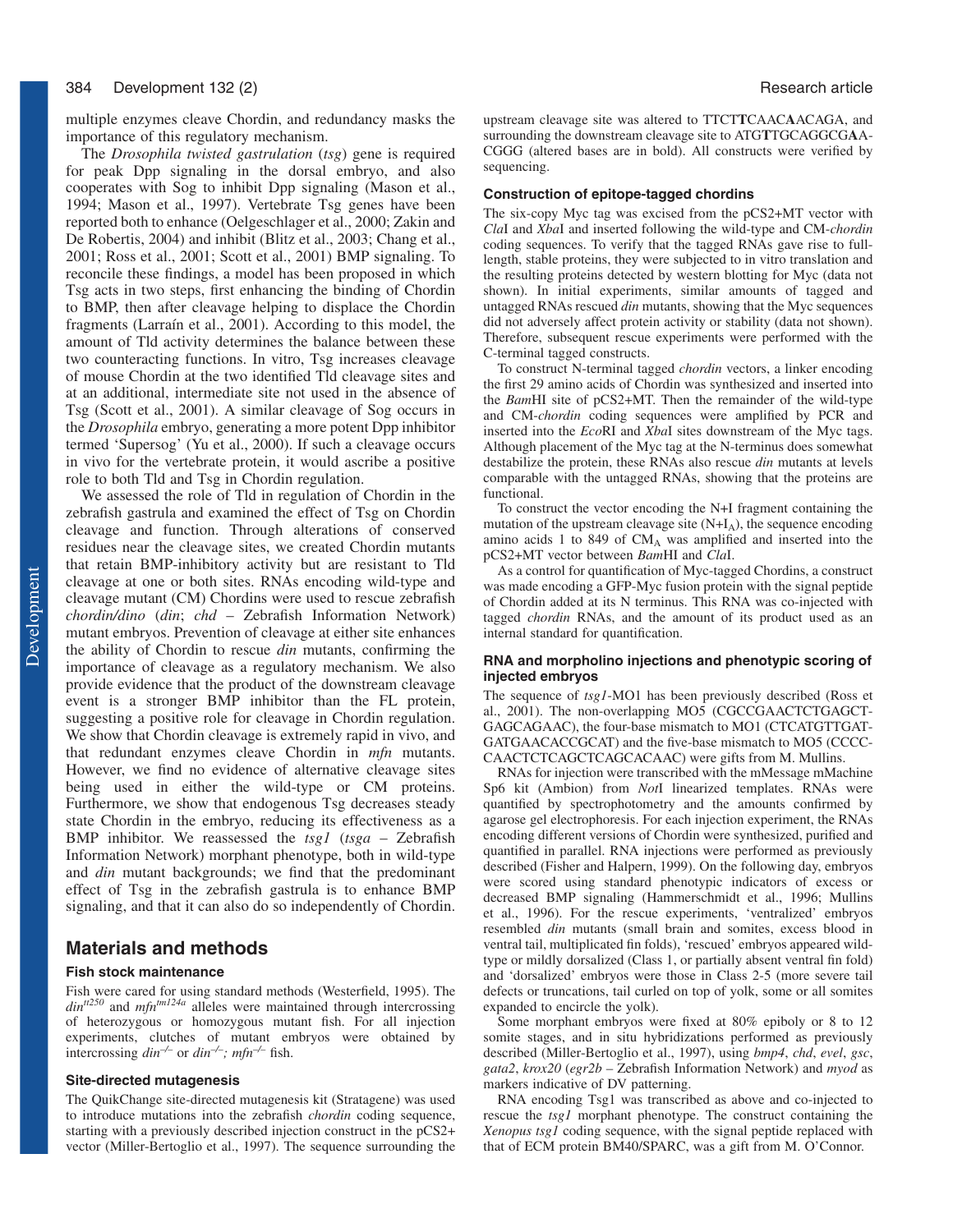#### **Immunoprecipitation and western blotting**

Embryos were collected and homogenized in ice cold extraction buffer [250 mM sucrose, 4 mM EDTA, 100 mM NaCl, 10 mM Tris-HCl (pH 7.6)] with added protease inhibitor cocktail (Roche). After centrifugation, the supernatant was incubated with agarose-coupled 9E10 anti-Myc antibody (Santa Cruz Biotech). The pellet was collected by centrifugation, washed four times with RIPA buffer (PBS, 1%NP-40, 0.5% sodium deoxycholate, 0.1% SDS) and one time with 50 mM Tris (pH 6.8). The pellet was resuspended in electrophoresis sample buffer and analyzed by western blotting. Protein gel electrophoresis and immunoblotting were performed according to standard protocols (Harlow and Lane, 1988; Westerfield, 1995). 9E10 anti-Myc antibody (Santa Cruz Biotech) was used to detect tagged Chordin fragments, and blots were visualized with the ECL Plus kit (Amersham). Some blots were scanned with a Storm Phosphorimager; individual bands were quantified using the local average method.

# **Results**

Sequences surrounding the two Tld cleavage sites in Chordin are conserved in several vertebrate species, including zebrafish (Scott et al., 1999). We altered conserved residues at the two sites, to make them resistant to cleavage (Fig. 1A). RNAs encoding cleavage mutant Chordin with the first, second, or both, sites altered (CM<sub>A</sub>, CM<sub>B</sub>, and CM<sub>AB</sub>-*chordin*) were injected to rescue Chordin-deficient *din–/–* embryos (Fig. 1B,C) as described previously (Fisher and Halpern, 1999). In initial experiments, successively lower amounts of each RNA were injected until optimal rescue was achieved. CMAB RNA was ~10-fold more potent than wild-type *chordin* in the rescue assay, demonstrating the importance of Tld cleavage in vivo as a mechanism to limit Chordin activity. We predicted that partial

cleavage products of Chordin would have reduced BMPbinding affinity, and therefore the partial cleavage mutants would be intermediate in efficacy between wild-type and CM<sub>AB</sub>. CM<sub>B</sub> was  $\sim$ 3-fold more potent than wild type, fitting this prediction. However,  $CM_A$  was more potent than  $CM_{AB}$ , a result we have repeated in several independent experiments and with multiple batches of RNA (see also Fig. 3A, Fig. 4A).

One possible explanation for the efficacy of  $CM_A$  is that cleavage at the upstream site is prerequisite to downstream cleavage. To follow the processing, we injected *chordin* with Myc epitope tags added to the C terminus into *din–/–* embryos, which were lysed and subjected to immunoprecipitation and western blotting (Fig. 1D, left blot). The mutations introduced to the Tld sites largely prevented cleavage as predicted, and cleavage at the two sites occurred independently. The major product from wild-type Chordin was consistent in size with the predicted C-terminal cleavage product. Quantitation of a similar blot showed that in early gastrulation, 6 hours after injection, 93% of the Myc tag was in the C-terminal fragment (data not shown), demonstrating robust, rapid cleavage activity. By contrast, CMAB gave rise to a single prominent band representing FL protein 20 hours after injection. A small amount of lower molecular weight protein could be seen; however, this did not seem to represent cleavage at the normal site, as it appears as a smear rather than a sharp band on longer exposure (data not shown). The C-terminal fragment was the predominant product from CMA, showing that cleavage at the downstream site is unaffected by mutation of the upstream site. Similarly, from  $CM_B$  the major band was slightly smaller than FL protein, produced by cleavage at the upstream site. Interestingly, following injection of the same amounts of

**Fig. 1.** Tld cleavage regulates Chordin function in vivo. (A) Diagram of Chordin with position of cleavage sites and CR domains indicated. Below are sequences surrounding the Tld cleavage sites in several species, with conserved residues shaded in gray; on the bottom line are the changes introduced by mutagenesis (bold). (B) Embryos were injected with indicated RNAs and sorted the next day; all embryos injected with GFP RNA were ventralized, and indistinguishable from *din* mutants. Approximately 4 pg of *chordin* RNA was required to rescue embryos to wild-type appearance, whereas only 0.4 pg of CMAB RNA was capable of rescue. (C) CM<sub>AB</sub> was  $\sim$ 10-fold more potent than wild type in the rescue assay. CMA was ~20-fold more potent, whereas  $CM_B$  was only threefold better than wild type. The number of embryos for each RNA amount is indicated under the bar. (D) *din–/–* embryos were each injected with 20 pg of indicated



tagged RNAs and subjected to immunoprecipitation and western blotting with anti-Myc at 20 hours (C-terminal) or 5 hours (N-terminal) after injection. The 50 kDa band in the second blot, also seen in Fig. 3B, is present in negative control samples with no injected RNA. The position of molecular weight markers (kDa) and of bands corresponding to predicted cleavage products are indicated to the right of the blots.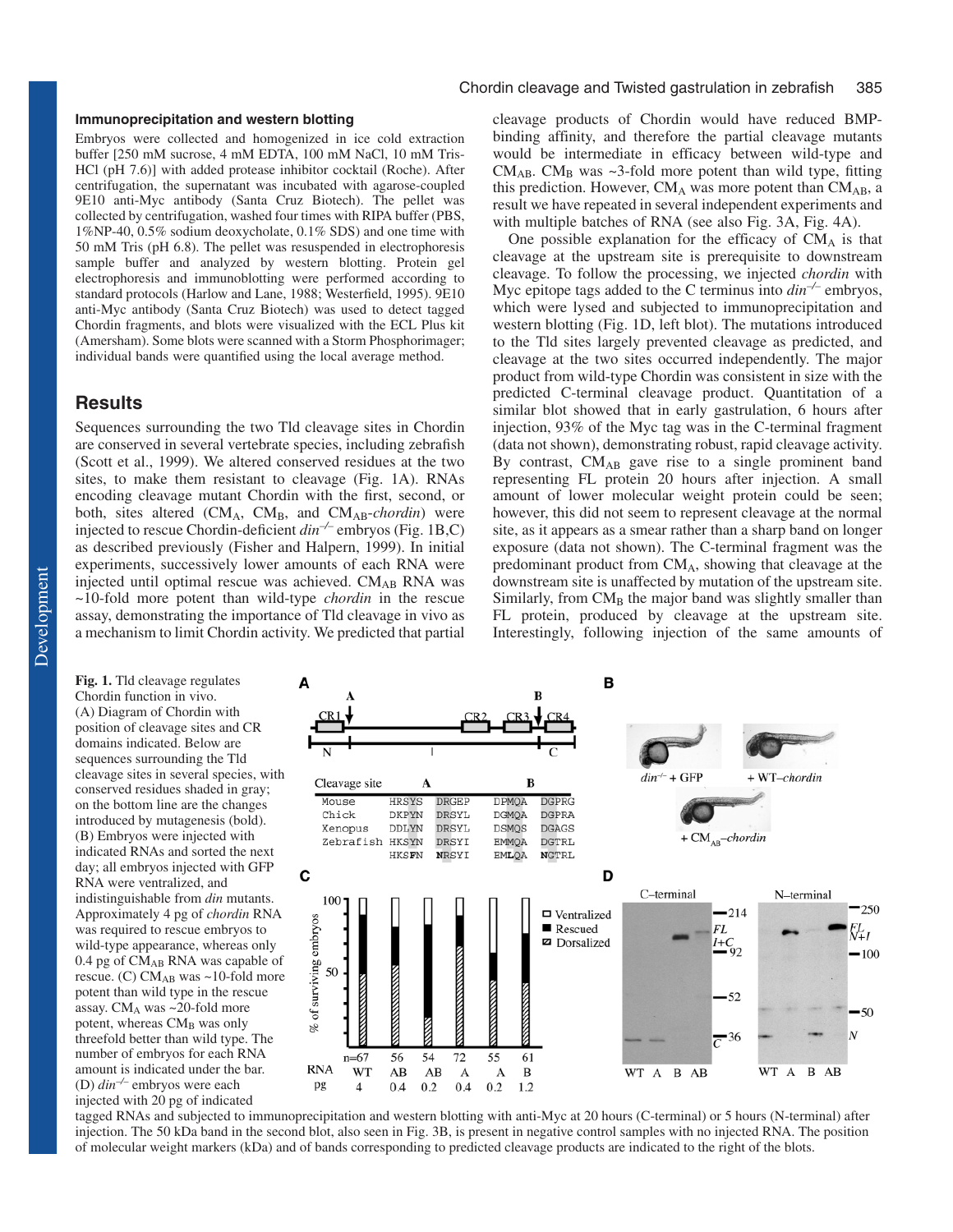RNA, more protein accumulated from  $CM_B$  than from the other constructs, a result observed consistently in multiple experiments (see also Fig. 2A). This suggests that a sequence near the N terminus, removed by cleavage at the upstream site, destabilizes Chordin protein.

Although studies on mouse Chordin showed cleavage at an alternative site in the presence of Tsg (Scott et al., 2001), our examination of the C-terminal cleavage products failed to reveal any novel fragments. However, alternative cleavage might be evident only by examination of N-terminal fragments. Therefore, we constructed *chordin* RNAs with Myc epitope tags added to the N terminus, immediately following the signal peptide. When these RNAs were injected into *din* mutants, the major fragments corresponded to predicted cleavage products (Fig. 1D, right blot); the band at ~50 kDa is non-specific and also observed in negative control samples not injected with Myc-tagged RNA. In conclusion, we see no evidence of alternative cleavage products by examining proteins labeled at either the C or N terminus, even when cleavage is prevented at both of the normal Tld sites.

Because of the enhanced accumulation of labeled protein from  $CM_B$ , we wanted to also compare the stability of the Nterminal fragments. They generally appeared less stable than C-terminal fragments, but we directly tested the effect of Myc tag position on stability. We injected two groups of embryos with the same amount of CMAB RNA, labeled at either the C or N terminus, and processed the samples in parallel. Similar amounts of labeled proteins were detected 5 hours after injection, but substantially less N-terminal labeled protein at 20 hours (data not shown). Therefore, we could not compare the stability of FL Chordin and the cleavage products over longer periods. However, over shorter time periods, there did not appear to be greater accumulation of labeled protein from  $CM_A$  than from  $CM_{AB}$  (Fig. 1D and data not shown).

We examined the products of Chordin cleavage at several time points after injection. For wild-type Chordin, almost all detectable protein was in the form of the small C-terminal fragment 8 hours after injection (Fig. 2A). On longer exposure, small amounts of FL protein and I+C fragment were seen, and the amounts decreased slightly from 8-14 hours. For  $CM_A$  a similar amount of FL protein was detected at the time points examined (Fig. 2A). For  $CM_B$ , significantly more total Myc tag was detected at all time points, as noted above (Fig. 2A). Although in the blot in Fig. 2A it is impossible to resolve the faint band representing  $FL$  protein in the  $CM_B$  samples, upon longer electrophoresis of additional samples, we verified that a similar amount of FL protein is present in embryos injected with  $CM_B$ ,  $CM_A$  or wild-type *chordin* at 6 hours (Fig. 2C). Over the period examined, we did not observe large differences in cleavage kinetics for the different forms of Chordin, but because of the rapidity of cleavage, we cannot exclude subtle differences.

Our results demonstrate robust endogenous Tld activity in the zebrafish embryo, even prior to gastrulation. The zebrafish DV patterning gene *mfn* encodes a Tld-related enzyme (Connors et al., 1999), shown to cleave Chordin in vitro (Blader et al., 1997). When wild-type *chordin* RNA was injected into *mfn;din* double mutants, an increase in the amount of FL protein was seen (Fig. 2B). However, the majority (>75%) of detectable Myc tag was still on the small Cterminal fragment, showing that redundant enzyme activity



**Fig. 2.** Chordin is cleaved rapidly by redundant enzymes in zebrafish embryos. (A) *din–/–* embryos were injected with indicated RNAs and analyzed at varying times after injection. FL protein was not detectable in shorter blot exposures (lower panels); the insets above the gels for wild type and  $CM_A$  show a longer exposure. The amounts of FL protein and C-terminal fragment are similar for wild type and CM at the times examined. The I+C fragment from  $CM_B$ accumulates at higher levels at all time points. Exposure times were 1 minute for lower panels and CM<sub>B</sub> and 20 minutes for upper panels. (B) Wild type *chordin* RNA (20 pg) was injected into *din–/–* (first lane in each panel) or  $mfn^{-/-}$ ;  $din^{-/-}$  (second lane) embryos, and samples processed 20 hours after injection. The major band in both samples corresponds to the small C-terminal fragment (bottom panel). On longer exposure, an increase in FL protein and I+C fragment is seen in the absence of *mfn* (top panel). (C) Reduced cleavage was also observed in  $mfn$  mutants 6-7 hours after injection, and for  $CM_A$  and CMB. Each embryo received 20 pg of RNA and 120 embryos were analyzed for each sample.

compensates for loss of *mfn*. We also observed slight increases in FL protein for both of the partial CM Chordins (Fig. 2C), indicating that Mfn does not show a strong preference for cleavage either site.

Our rescue data suggest that the N+I fragment of Chordin is a stronger BMP inhibitor than the FL protein. To test this directly, we constructed a version of *chordin* encoding the N+I fragment containing the mutations of the upstream cleavage site in  $CM_A (N+I_A)$ . We compared its efficacy in the rescue of din mutants to CM<sub>A</sub> and CM<sub>AB</sub>-Chordin. The N+I<sub>A</sub> fragment was slightly more effective than CM<sub>A</sub> (Fig. 3A), and both were more effective than CMAB. These CM constructs are useful for separating the effects of cleavage and binding, although they admittedly give rise to stable fragments not present endogenously. However, the N+I fragment is normally produced in the embryo from wild-type Chordin, and is present at steady-state levels comparable with the FL protein (Fig. 3B), suggesting that it could significantly contribute to BMP inhibition in the embryo.

It is possible that an additional protein participates in the binding and preferentially increases the affinity of the N+I fragment for BMPs. Although Tsg displaces the N+I fragment from BMP in vitro (Larraín et al., 2001), it has been shown to enhance the binding of other Chordin fragments and the FL protein (Chang et al., 2001; Larraín et al., 2001; Oelgeschlager et al., 2000; Ross et al., 2001; Scott et al., 2001). To test Tsg as a candidate for this additional protein, we depleted embryos of Tsg function using a previously described antisense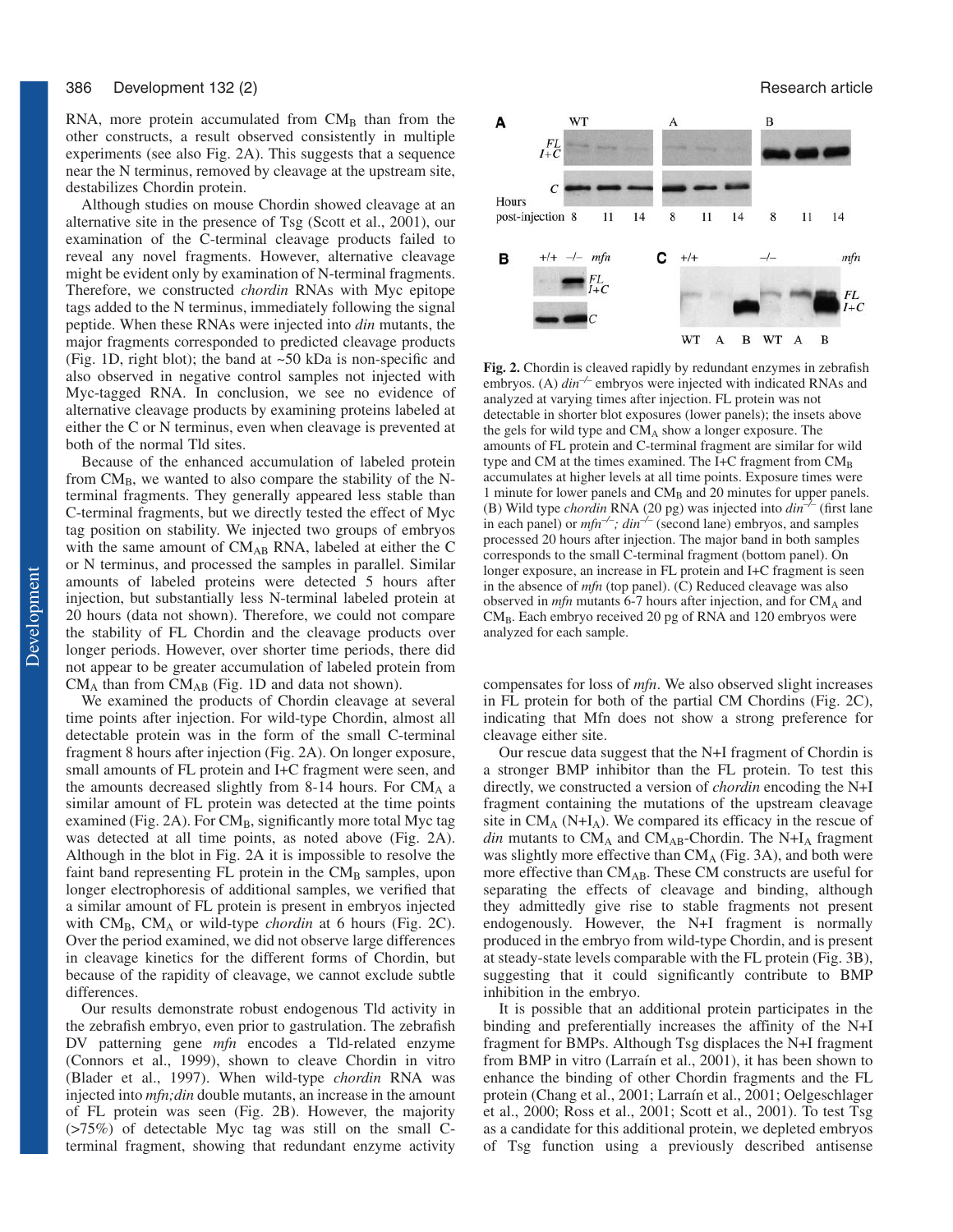

morpholino directed against *tsg1* (*tsg1*-MO1) (Ross et al., 2001). We rescued *din* mutants with each *chordin* RNA in the absence or presence of *tsg1*-MO1; in every case, the depletion of Tsg resulted in a greater percentage of rescued or dorsalized embryos (Fig. 4A). These data argue that Tsg does not preferentially enhance the binding of the N+I fragment, and further support a general role for Tsg in decreasing the effectiveness of Chordin as a BMP inhibitor.

FI.  $N+I$ 

B

**Fig. 3.** C-terminally truncated Chordin is a more effective BMP inhibitor. (A) *din–/–* embryos were injected with indicated amounts of RNAs, and sorted the following day for phenotype. Below each bar is the number of embryos. As the N+I fragment is 0.9 times the molecular weight of the FL protein, the same amount of N+I RNA is 1.1 times the moles of the FL RNA. (B) N-terminally tagged wild-type *chordin* RNA was injected at 20 pg per embryo; the Myc label is visualized 5 hours after injection. The N+I fragment is present at comparable levels to the FL protein, although both are present at lower steady-state levels than the short Nterminal fragment.

To determine the mechanism of this effect, we compared the Chordin cleavage products in the absence and presence of *tsg1*- MO1 (Fig. 4B). These experiments were first performed in *mfn;din* double mutants, to enhance the accumulation of FL protein and more readily reveal alterations in the ratio of cleavage products. For all versions of Chordin, more total protein was observed in the presence of *tsg1*-MO1, indicating that endogenous Tsg decreases Chordin levels (Fig. 4C). The



**Fig. 4.** Tsg decreases steady-state Chordin levels. (A) *din–/–* embryos were injected with indicated amounts of RNAs, in the absence or presence of 6 ng *tsg1*-MO1, and sorted the following day for phenotype. Below each bar is the number of embryos. (B) *din–/–; mfn–/–* embryos were injected with 20 pg of C-terminally tagged RNAs, in the absence or presence of 15 ng *tsg1*-MO1, and samples processed 5 hours afterwards. The CMB and CM<sub>AB</sub> samples were electrophoresed separately to resolve the FL and I+C bands in the CM<sub>B</sub> samples. The positions of the major bands are indicated to the left of the first panel, and to the right of the second panel. (C) The blots in B were quantified by phosphorimager, and the sum of all Chordin bands in each lane normalized to numbers of embryos per sample. For the bar graph, the amount of total Chordin in the absence of *tsg1*-MO1 was set to 1.0. (D) *din–/–* embryos were injected as above, with either C-terminally or Nterminally tagged wild-type *chordin* RNA plus Myctagged GFP RNA. Injections were also performed, as indicated under the blots, with the addition of *tsg1*-MO1 or 20 pg *tsg1* RNA. (E) The blots in D were quantified, and the sum of all Chordin bands in each sample normalized to the amount of GFP. As above, the amount of Chordin in the absence of *tsg1*-MO or RNA was set to 1.0. In each pair, the left bar indicates level of Cterminally tagged Chordin, and the right bar Nterminally tagged.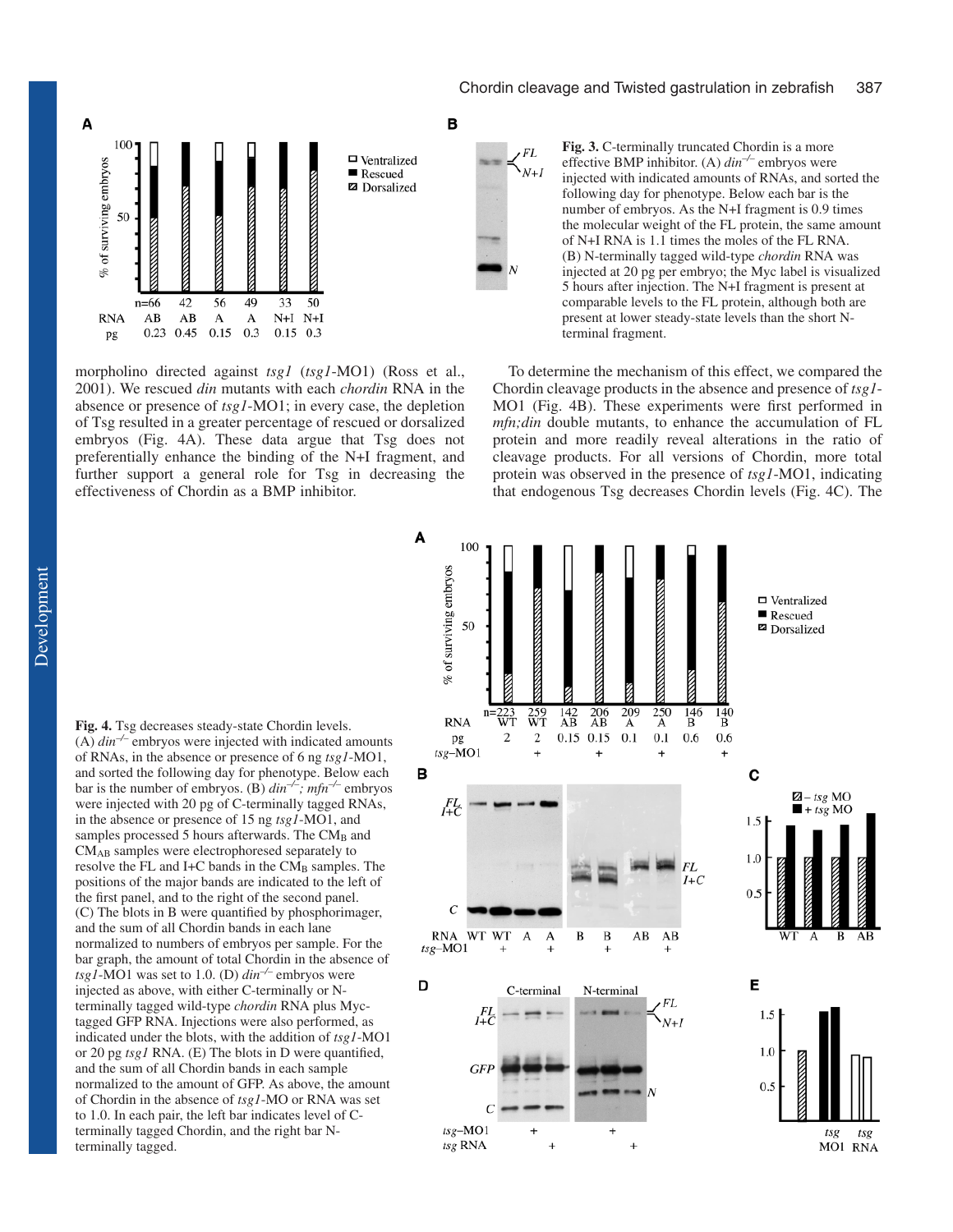**Fig. 5.** Tsg enhances BMP signaling

*tsg1*-MO1, and photographed on the

Wild-type or  $\frac{d\hat{n}^{-1}}{2}$  embryos were

or fixed and processed for in situ

(arrows). However, none displayed

prominent feature in ventralized *din* mutants (unfilled arrowhead in D). (E,F) Injection of *tsg1*-MO1 ameliorated some aspects of the *din* mutant phenotype; the excess development of blood was reduced

development was not rescued. All embryos in A-F are shown from the

M) Embryos were injected with the indicated amounts of *tsg1*-MO1 or MO5, fixed at the 8- to 12-somite stage, and processed for in situ hybridization. (I,J) In wild-type embryos, we observed features of dorsalization: lateral expansion of *krox20* expression (arrowhead) and *myod* expression. (L,M) Injection of *tsg1*-MO1 also dorsalized *din–/–*

ratio of FL protein to cleavage products seen in the wild-type,  $CM_A$  and  $CM_B$  samples was also slightly greater (6-10%) in the presence of *tsg1*-MO1. This is consistent with previous reports that Tsg enhances Tld cleavage rates (Larraín et al., 2001; Scott et al., 2001; Shimmi and O'Connor, 2003), and further suggests that Tsg does not have a differential effect on cleavage at the two sites. We performed additional experiments in *din* mutants, to verify the effect of Tsg in the presence of Mfn, and also to examine N-terminal fragments. These experiments were performed with the addition of a control RNA encoding Myc-tagged GFP. When the amount of GFP was used as an internal standard to normalize Chordin, we observed similar increases in total Chordin in the presence of *tsg1*-MO1 (Fig. 4D,E). Experiments performed with a control morpholino showed no increase in Chordin (data not shown). We also did not observe products of cleavage at any site between the A and B sites, even when cleavage was prevented at those sites. When wild-type *chordin* was co-injected with *tsg1* RNA to increase Tsg activity, we still observed no additional fragments, nor did we see a large decrease in total Chordin (Fig. 4D,E). This suggests that our failure to observe alternative cleavage was not due to insufficient Tsg.

Our data are inconsistent with previous reports that depletion of Tsg promotes BMP signaling (Blitz et al., 2003; Chang et al., 2001; Scott et al., 2001) and ventralizes the zebrafish embryo (Ross et al., 2001). To test the possibility that Tsg has different roles that predominate at different protein levels, we re-examined the *tsg1* morphant phenotype, injecting different amounts of *tsg1-*MO1 into wild-type embryos. At a lower MO level, we observed some features suggestive of ventralization in the morphants (Fig. 5B,C,N), including a reduced anterior nervous system and blood



embryos. (N) Wild-type embryos injected with the indicated amounts of *tsg1*-MO1 were fixed and processed for in situ hybridization as above*.* They were sorted as having a narrowed *krox20* expression domain (Narrow HB); as wild type; or as having a widened expression domain for both markers (Dorsalized). The number of embryos is beneath each bar. (O-D′) Wild-type embryos were injected with indicated amounts of *tsg1*-MOs, fixed at mid-gastrulation (80% epiboly) and processed by in situ hybridization for markers of DV patterning. Expression of *chordin*, a marker for dorsal ectoderm and mesoderm, was expanded in embryos receiving higher amounts of *tsg1*-MOs (S,W), and unchanged in embryos receiving a lower amount of MO1 (A′). By contrast, three different markers of ventral territories (*bmp4*, *eve1* and *gata2*) were decreased (T-V,X,Z) or absent (there is a lack of *eve1* in Y) in embryos receiving high amounts of either MO. In the most strongly dorsalized embryos, *gsc* expression, which marks the dorsal midline tissue, was expanded (unfilled arrowheads in Y). In embryos injected with 3 ng of *tsg1*-MO1, there was increased expression of *gata2*, a marker for ventral ectoderm and hematopoetic cells in the ventral mesoderm (D′); expression of the other markers of ventral territories were unchanged (B′,C′). Embryos in G-M are in dorsal view, with anterior towards the left. (G,H and K,L) Two views of a single embryo rotated to show the *krox20* or *myod* expression. All embryos in O-D′ are shown from the animal pole, with dorsal towards the right; arrowheads indicate the lateral limits of dorsal or ventral markers.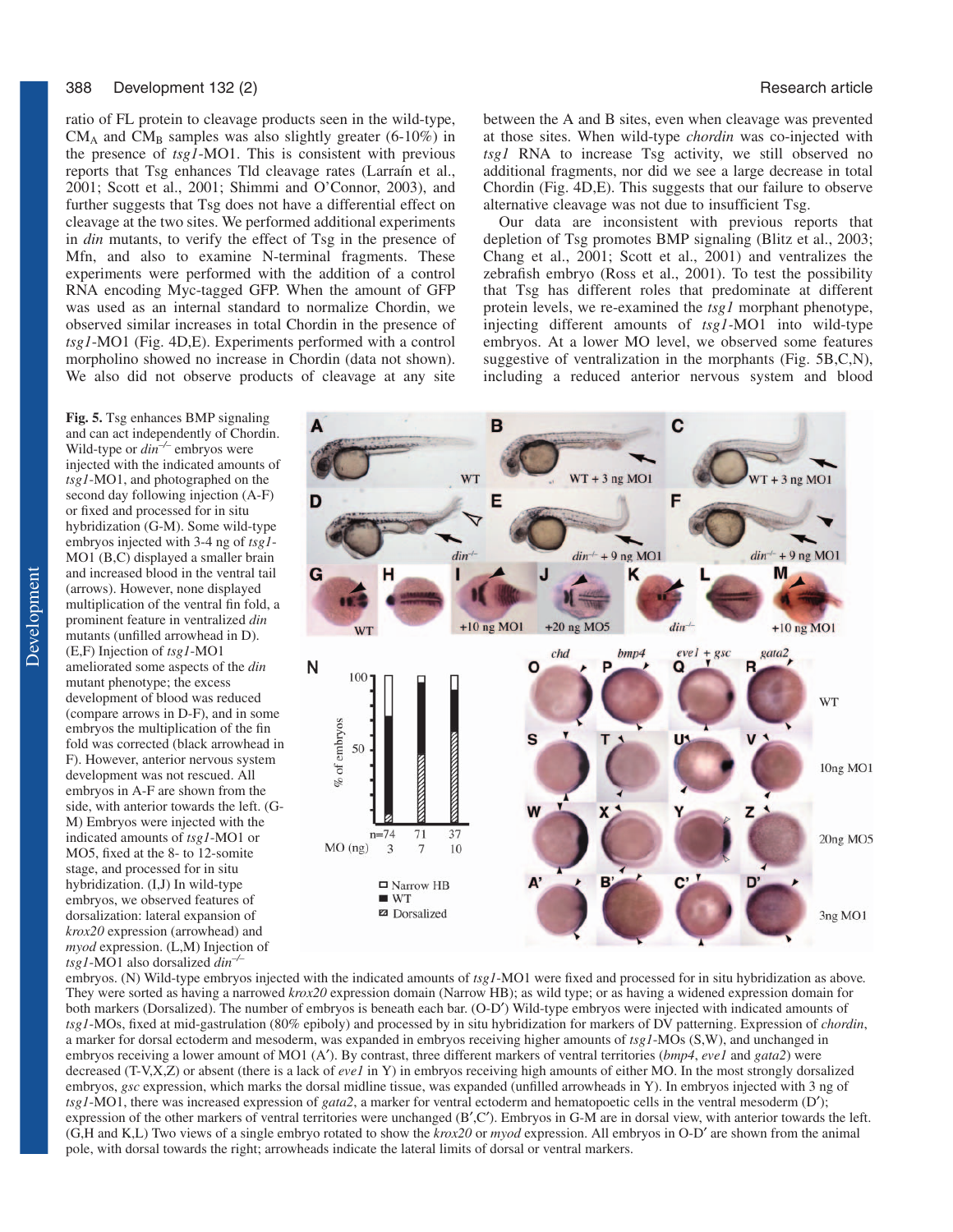accumulation in the ventral tail. However, the morphants did not have multiplicated ventral fin folds, which is a prominent feature of ventralized *din* and *ogon* mutants (Hammerschmidt et al., 1996). Importantly, at higher MO levels we observed primarily dorsalized phenotypes in the morphants (Fig. 5I,N), consistent with our rescue data and the effect of Tsg depletion on Chordin levels.

To verify our characterization of the morphant phenotypes, we analyzed *tsg1* morphants for markers indicative of DV patterning during gastrulation. We also performed injections with a second, non-overlapping MO targeting the *tsg1* 5′UTR (*tsg1*-MO5). At higher MO levels, we observed consistent expansion of dorsal markers and reduction of ventral markers, indicative of decreased BMP signaling, in embryos injected with either *tsg1*-MO (Fig. 5S-Z). Interestingly, at the lower MO level we did observe a consistent increase in the intensity of *gata2* expression (Fig. 5D′), although it was not accompanied by an increase in expression of other ventral markers or a decrease in expression of dorsal markers (Fig. 5A′-C′). This suggests a specific role for *tsg1* in limiting blood formation downstream of DV patterning, and may account for the increased blood we observe later in embryos injected with a low amount of MO.

As an additional control for the specificity of the morphant phenotypes, we co-injected *tsg1*-MO with *tsg1* RNA (data not shown). At the lower MO level, 1 pg of *tsg1* RNA rescued the phenotype of blood accumulation in the ventral tail, but did not correct the narrowing of the anterior nervous system, supporting our belief that it is non-specific. At the higher MO level, *tsg1* RNA also corrected the features of dorsalization. We also performed injections with mismatch control MOs, and observed none of the phenotypes produced with either high or low amounts of the specific MOs.

Another possible explanation for the disparate roles ascribed to Tsg is that it acts on Chordin to decrease its efficacy as a BMP inhibitor, and simultaneously inhibits BMP signaling through an independent mechanism. To test this hypothesis, we injected *tsg1*-MO1 into *din* mutants. Surprisingly, this depletion of Tsg partially rescued or even dorsalized *din* mutants (Fig. 5E,F,L,M). These results provide strong evidence that Tsg also can act independently of Chordin, but to further enhance rather than inhibit BMP signaling.

# **Discussion**

Assessment of the importance of Chordin cleavage has been complicated in vertebrates by genetic redundancy. Therefore, we used a non-genetic approach, mutating conserved residues at the Tld sites in Chordin to render them resistant to cleavage. The altered Chordins were introduced into Chordin-deficient embryos and their effects on embryonic patterning analyzed. This approach allowed us to test directly the importance of Chordin cleavage, examine the cleavage products under various conditions, and determine the role of Tsg in regulating Chordin cleavage and efficacy in vivo. Although RNA injections are widely used in zebrafish embryos, and often to express mutated gene products, our study combines RNA rescue with structure/function correlations and the biochemical analysis of protein processing. Given the large number of zebrafish mutants with embryonic phenotypes that can be rescued by RNA injection, this general approach should have

wide applicability in understanding signaling pathways in early development.

## **Chordin cleavage is an important regulatory mechanism in the zebrafish gastrula**

Previously we have shown that *chordin* RNA injected into embryos at the one-cell stage is detectable by in situ hybridization for ~10 hours (Fisher and Halpern, 1999). Therefore, at 5 hours after injection there is still RNA available for new protein synthesis. However, at this time point the large majority of Chordin has been cleaved, demonstrating robust endogenous Tld activity even prior to gastrulation. Our data further show that cleavage at the A and B sites occurs independently and that the kinetics of cleavage are not significantly different for wild-type and CM Chordins.

The unexpectedly mild phenotype of the zebrafish mutant *mfn* has led to speculation that, at least in zebrafish, Chordin cleavage does not play an important role in DV patterning during gastrulation (Connors et al., 1999; Oelgeschlager et al., 2003; Zakin and De Robertis, 2004). We show instead that redundant enzyme activity compensates for loss of *mfn*. Both during and after gastrulation, the majority of Chordin protein is cleaved in *mfn* mutants, although measurably less than in wild type. In mouse, the Tld-related *Bmp1* and *Tll1* gene products function redundantly to cleave Chordin and other substrates (Pappano et al., 2003). The *mfn* gene is most closely homologous to *Tll1* (Scott et al., 1999); we have identified zebrafish ESTs corresponding to a second ortholog of *Tll1*, which is strongly expressed in the early embryo (J.X. and S.F., unpublished). The product of this gene is a likely candidate for at least some of the Tld activity present in *mfn* mutants.

## **Positive role for Tld in Chordin regulation**

Although mutating either cleavage site increased the efficacy of Chordin as a BMP inhibitor, the effect of alterations at the two sites was not equal. Prevention of cleavage at both sites resulted in a stable FL protein ~10 times more effective as a BMP inhibitor. However, by preventing cleavage at the upstream site, we created a C-terminally truncated Chordin fragment that was even more effective than the stable FL protein. Another protein may participate in Chordin-BMP binding in vivo, selectively increasing the effectiveness of the truncated Chordin. Our data indicate that Tsg is unlikely to play this role, as it decreases the efficacy of all cleavage forms of Chordin. In fact, although there is evidence from a number of in vitro binding studies that Tsg enhances the binding of FL Chordin to BMP (Larraín et al., 2001; Oelgeschlager et al., 2000; Scott et al., 2001), our data indicate that this is not its predominant role in vivo. If it were, then the efficacy of  $CM_{AB}$ would decrease in embryos depleted of Tsg.

The N+I fragment may be more stable than the FL protein, as we observed for the I+C fragment. It is difficult to assess this because of the destabilizing effect of N-terminal Myc epitopes. However, at several time points there appeared to be comparable levels of labeled protein accumulated from the CMA and CMAB constructs (see Fig. 1D; data not shown), making this unlikely. We favor the possibility that CR4, which has little BMP binding affinity or biological activity on its own (Larraín et al., 2000; Scott et al., 2001), actually decreases the overall binding affinity of the FL protein.

There is evidence in *Drosophila* for an alternative cleavage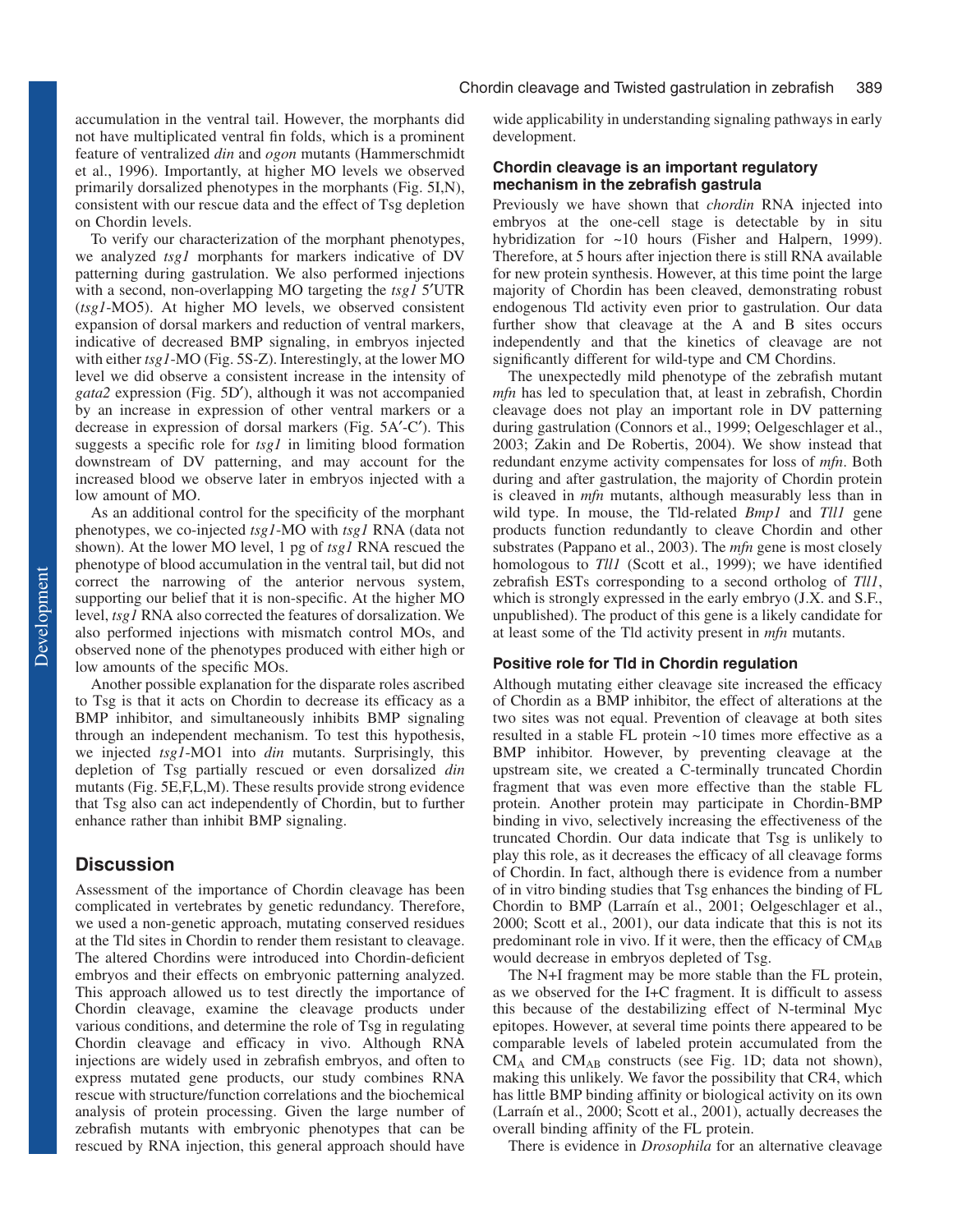product of Sog with enhanced Dpp inhibitory activity, whose creation is promoted by Tsg (Yu et al., 2000). Tsg also enhances Chordin cleavage at an intermediate site in vitro, suggesting that a parallel event occurs for the vertebrate proteins (Scott et al., 2001). However, we see no evidence of alternative cleavage products, either when cleavage is prevented at both of the normal Tld sites or when *tsg1* is overexpressed by RNA injection. We cannot rule out that this cleavage event takes place in a small region of the embryo, or in specific tissues later in development. However, the necessary components (Chordin, Tld enzymes, and Tsg) are all present in the gastrula, and we should be able to detect fragments present even at less than 1% of the total label on our western blots. Therefore, we conclude that such cleavage is not likely to play a significant role in the gastrula.

Tld cleavage might also play a positive role if Chordin fragments have novel activities, independent of BMP binding. However, several lines of evidence argue against this. In particular, the epistatis between *dino* and the BMP mutants *swirl* and *snailhouse* has been examined (Wagner and Mullins, 2002). That study confirmed that the BMP mutant phenotypes are epistatic to *dino*, and importantly discovered no additional phenotypes in the double mutants, as would be expected if Chordin or its fragments had functions independent of BMP. We also find that  $CM<sub>AB</sub>$ -Chordin is capable of fully rescuing the *din* phenotype, which would not be the case if the fragments had independent functions.

#### **Tsg decreases steady-state levels of Chordin**

To test the effect of Tsg on Chordin efficacy in our system, and the dependence of the effect on cleavage by Tld at either site, we performed rescue experiments with wild-type and CM-*chordin* RNAs in the absence or presence of *tsg1*-MO. In every case, the rescue was more effective under conditions of lowered Tsg, suggesting that Tsg normally acts to suppress Chordin function in the zebrafish embryo. To determine the molecular basis of this effect, we examined Chordin cleavage products resulting from these experiments. The consistent effect of Tsg depletion was to increase steady-state Chordin levels. It has been previously shown that Tsg has the net effect of destabilizing Chordin (Oelgeschlager et al., 2003) and that *Drosophila* Tsg has a similar effect on Sog (Shimmi and O'Connor, 2003), consistent with our data. However, proposed mechanisms for this destabilization have invoked Tld cleavage. We see a similar effect on levels of wild-type and  $CM_{AB}$ -chordin in *tsg1* morphants, suggesting that this effect is in part independent of Tld cleavage. We do observe a low level of cleavage or degradation of CMAB-Chordin, although it appears not to represent cleavage at the normal site, it may still be mediated by Tld. To resolve this question definitively would require elimination of all Tld activity from the zebrafish gastrula, a challenge given the genetic redundancy.

## **Endogenous Tsg enhances BMP signaling through Chordin dependent and independent mechanisms**

Contradictory roles have been ascribed to Tsg in modulating vertebrate BMP signaling. However, Tsg has been reported in zebrafish embryos to cooperate with Chordin to inhibit BMPs (Ross et al., 2001). To reconcile our data with these

published results, we performed additional Tsg depletions with different levels of *tsg1*-MOs. By injecting lower amounts, we did produce features suggestive of a ventralized phenotype. However, we did not see multiplicated ventral fin folds in any of the morphants, although this is a sensitive indicator of increased BMP signaling and is a consistent feature of the ventralized *din* and *ogon* mutants (Hammerschmidt et al., 1996). We did observe narrowing of the anterior nervous system, but morpholinos can induce nonspecific toxic effects in zebrafish (Heasman, 2002), including widespread cell death and neural degeneration (Braat et al., 2001; Lele et al., 2001). In support of this possibility, increased apoptosis occurs in the brains of *tsg1* morphants (Little and Mullins, 2004) and is not seen in ventralized *din* mutants (Fisher et al., 1997). Interestingly, we did observe increased expression of *gata2* in embryos receiving a lower dose of MO. Increased *gata2* expression was also previously reported in *tsg1* morphants, and cited as evidence of their ventralization (Ross et al., 2001). However, the increase is apparently downstream of alterations in DV patterning, and may point to a specific role for *tsg1* in limiting formation of blood or ventral ectoderm. Injection of higher levels of *tsg1*- MOs dorsalized the morphants, which we confirmed by examination of multiple markers during gastrulation. Our results show that endogenous Tsg enhances BMP signaling in vivo, in part by destabilizing Chordin.

Several previous studies of the effects of Tsg in the embryo relied on RNA overexpression. In our hands, *tsg1* RNA dorsalizes both wild-type and *din–/–* embryos, showing that the effect does not depend on Chordin (data not shown). This result is apparently at odds with our analysis of *tsg1* morphants, and might suggest a normal role for Tsg in inhibiting BMPs. However, Tsg binds BMPs with an affinity comparable with that of individual Chordin CR domains (Chang et al., 2001; Oelgeschlager et al., 2000; Scott et al., 2001). We speculate that, when overexpressed, Tsg can bind BMPs sufficiently to prevent receptor activation, although this does not reflect its normal function. Interestingly, mutated versions of Tsg which do not bind BMPs hyperventralize the zebrafish embryo (Oelgeschlager et al., 2003), consistent with the possibility that the dorsalization seen with overexpression is due to direct BMP binding.

Many proteins in addition to Chordin contain repeated CR domains, and it has been proposed that Tsg could also interact with some of these (Garcia Abreu et al., 2002; Oelgeschlager et al., 2003). We tested the possibility that Tsg decreases the efficacy of Chordin while simultaneously inhibiting BMP signaling through another interaction. However, depletion of Tsg in din mutants ameliorated features of the mutant phenotype and even dorsalized the mutants. Thus, endogenous Tsg enhances BMP signaling both in the presence and absence of Chordin, either through direct interaction with BMPs or in conjunction with other unidentified modulating proteins. Although we cannot rule out that Tsg inhibits BMP signaling under some circumstances, we show that it does not do so in the zebrafish gastrula.

We thank M. Mullins and S. Little for the gift of morpholinos, and for sharing data prior to publication; we thank M. O'Connor for the gift of the tsg1 expression plasmid. This work was funded by the March of Dimes (S.F.).